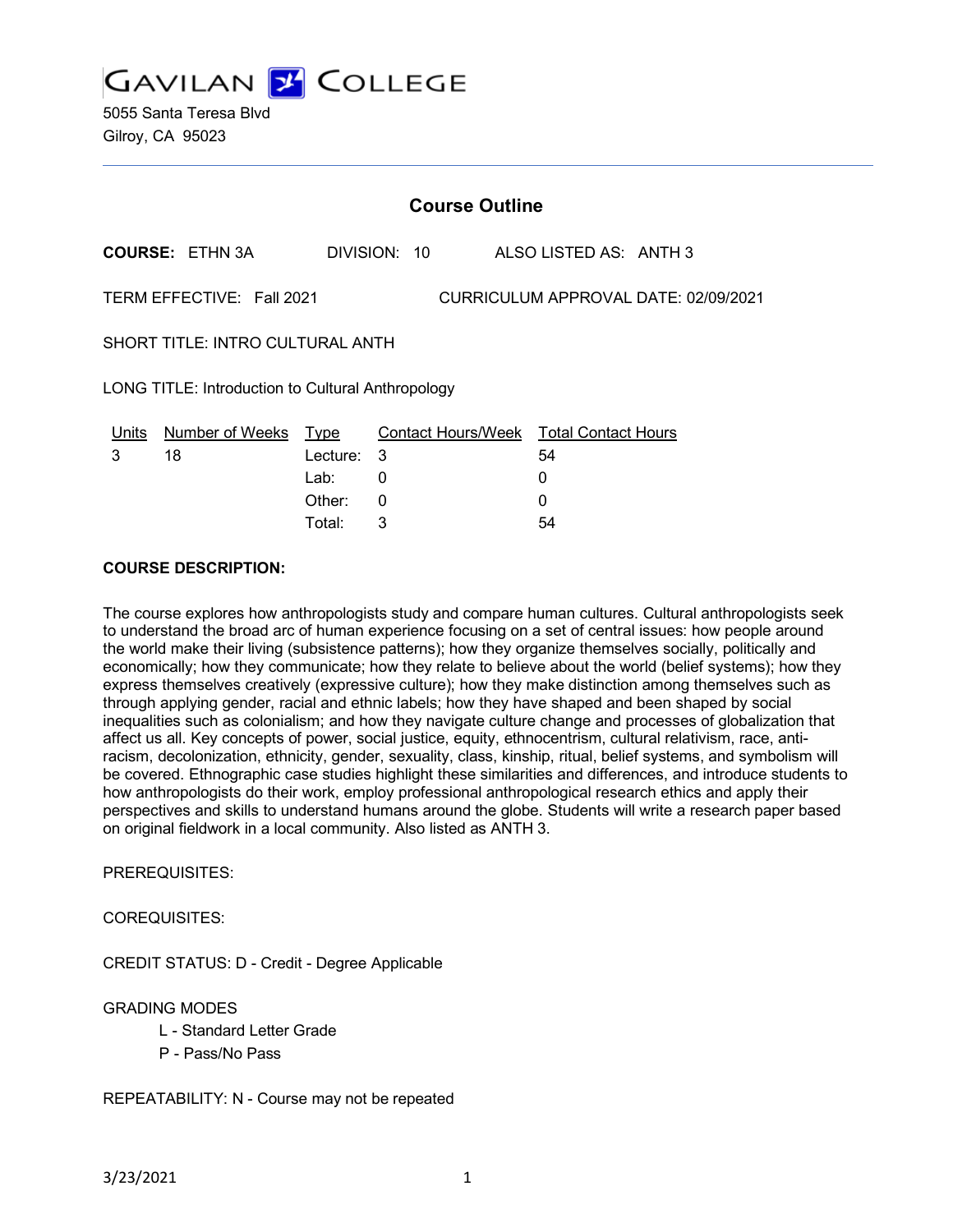SCHEDULE TYPES:

- 02 Lecture and/or discussion
- 05 Hybrid
- 71 Dist. Ed Internet Simultaneous
- 72 Dist. Ed Internet Delayed

# **STUDENT LEARNING OUTCOMES:**

By the end of this course, a student should:

1. Define the methods, theories, and perspectives used to study and understand human cultures.

2. Describe, compare, and analyze systems of power and practices shaped by the intersection of race, ethnicity, nationality, class, gender, and sexuality in a range of cultures throughout the globe.

3. Demonstrate an understanding of anthropological concepts including social justice, equity, ethnocentrism, cultural relativism, race, anti-racism, decolonization, ethnicity, gender, sexuality, political organization, socioeconomic class, kinship, ritual, belief systems, and symbolism.

4. Design, conduct, and write a research paper based on ethnographic or Service Learning experience and research.

5. Apply anthropological theory to describe the histories, cultures, intellectual traditions, lived experiences, and/or social struggles of one or more of the following historically defined racialized groups: Native Americans, African Americans, Latinx Americans, and Asian Americans.

### **CONTENT, STUDENT PERFORMANCE OBJECTIVES, OUT-OF-CLASS ASSIGNMENTS**

Curriculum Approval Date: 02/09/2021

3 hours

Content: Anthropological Theories, Methods and Perspectives

Performance Objectives: 1) Define anthropology and explain how it differs from

other academic disciplines; 2) List the major subdisciplines of anthropology; 3) Discuss and explain the ideas of cultural relativism and ethnocentrism; 4) Describe anthropology's position on race; 5)

Describe some of the key reasons for studying anthropology.

#### 3 hours

Content: Culture and Power

Performance Objectives: 1) Explain the history of the culture concept; 2) Explain the relationship between concepts of culture and power; 3) Analyze a variety of cultural practices from an anthropological

perspective; 4) Give some examples of the way in which symbols create meaning for people in particular cultures; 5) Explain some of the ways in which culture is and is not shared; 6) List some of the

ways in which culture changes and describe the role of conflict and consensus in change.

3 hours

Content: Doing Cultural Anthropology

Performance Objectives: 1) Explain who Boas and Malinowski were, and their importance to the development of anthropology; 2) Define participant observation and explain its

importance in anthropology; 3) Summarize the importance of feminism and postmodernism in the development of anthropology; 4) Describe collaborative and engaged anthropology and give examples of them;

5) Give examples of ethical dilemmas facing anthropologists.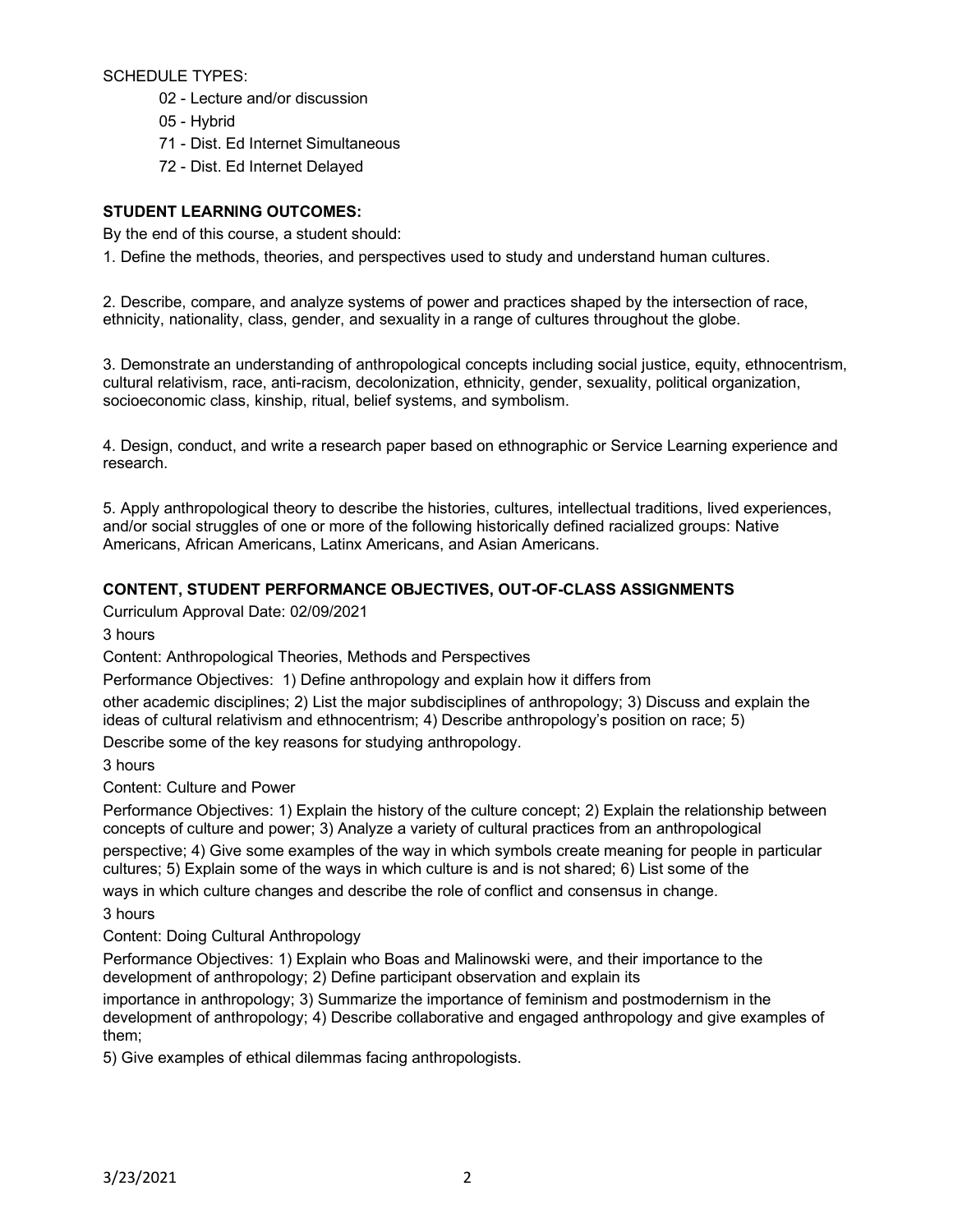# 3 hours

Content: Subsistence Patterns

Performance Objectives: 1) Explain the relationship between environment and subsistence strategy; 2) Summarize the major characteristics of foraging, pastoralism, and horticulture, and give an example of each; 3)

Analyze the differences between horticulture and agriculture, and discuss the environmental impact of each; 4) Explain the role of landlords, peasants, and the state in agricultural systems; 5)

Differentiate between agriculture and industrialism, and assess the advantages and disadvantages of each.

3 hours

Content: Power, Conquest, and a World System

Performance Objectives: 1) Identify some of the critical reasons for the European expansion of the 16th century; 2) Summarize the key methods Europeans used to gain wealth from their global

expansion; 3) Compare and contrast the era of colonization between 1500 and 1800 with colonizing in the 19th century; 4) Outline the role of disease in European expansion and compare its effects in

the Americas and in Africa and Asia; 5) Analyze the ways in which Europeans attempted to extract wealth from the colonies in the 19th and 20th centuries; 6) Discuss the reasons why almost all colonies

achieved independence by the end of the 1960s.

6 hours

Content: Ethnicity and Race

Performance Objectives: 1) Summarize the differences between functionalist and conflict approaches to inequality and list some of the strengths and weaknesses of each approach; 2) Explain the differences between a class and a

caste system, giving examples of each; 3) Analyze, with statistics, income inequality in the United States; 4) Explain the intersection of race and class in the United States with examples; 5)

Describe the American narrative of immigration and how it relates to ethnically-based stratification in the United States.

# 3 hours

# Content: Marriage, Family, and Kinship

Performance Objectives: 1) Describe some of the roles and functions that marriage and family have in society; 2) Define endogamy and exogamy with examples of each; 3) Summarize the differences between polygyny, polyandry, and monogamy, and some of their important functions in different social contexts; 4) Discuss how the American family has changed in the last half century and some reasons for these changes; 5) Explain how extended families differ from nuclear families and how patrilineal families differ from matrilineal families; 6) Explain the impact of immigration on family and kinship;

# 3 hours

Content: Communication and Language

Performance Objectives: 1) List some of the characteristics of human languages, and explain how humans learn language; 2) Illustrate the relationship between

language and culture; 3) Explain the ways in which language is related to social structure, and give examples; 4) Summarize the Sapir-Whorf hypothesis, and debate the relationship between language and thought; 5) List several forms of nonverbal communication; 6) Compare different ways in which language changes, and discuss the implications of globalization for language change.

3 hours

# Content: Belief Systems

Performance Objectives: 1) Summarize the critical characteristics all religions share; 2) Analyze the roles of sacred narratives and symbols in religion; 3) Discuss the types of ritual commonly found in religion and give examples of rites of passage and rites of intensification; 4) Define prayer, magic, and sacrifice and give examples of their uses; 5) Define and examine witchcraft and magic; 6) Discuss the role of religion in social change; 7)

Discuss the roles of religious identity and practice in immigrant communities.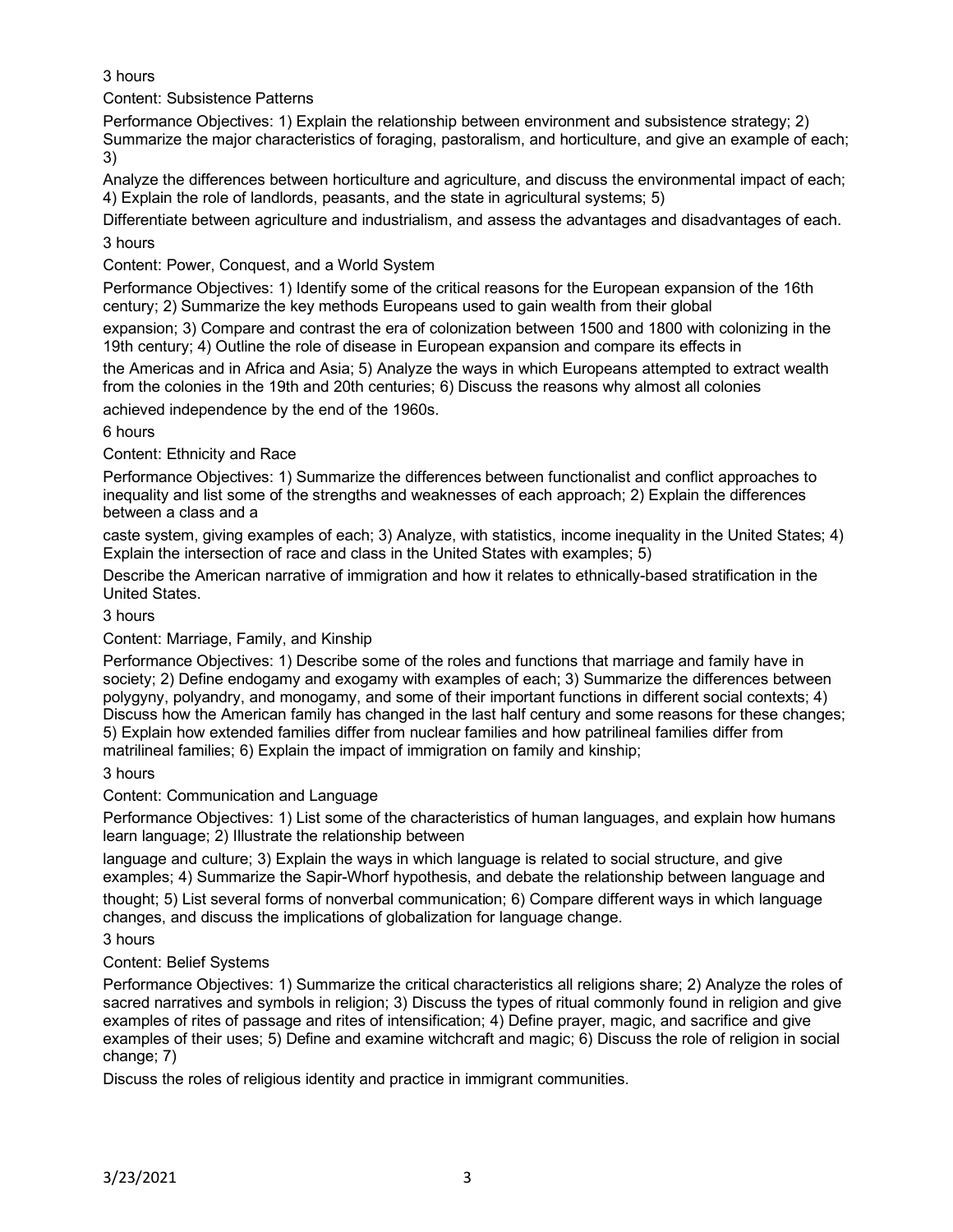### 3 hours

Art and Expressive Culture

Performance Objectives: 1) Summarize some of the functions of art in political and ritual contexts; 2) Describe the ways art can symbolize key cultural concepts and themes using examples; 3) Analyze the roles that art can play

in politics. Give examples of the use of art to promote political ends; 4) Discuss how art is used to express cultural and personal identity, using examples from different societies; 5) Describe the

relationship between art made for use within a particular culture and the international art market.

6 hours

Content: Sexuality, Gender, Race, and Class

Performance Objectives: 1) Explain and discuss the concept of intersectionality; 2) Differentiate between sex

and gender; 3) Explain alternative gender roles using examples from different cultures; 4) Compare sexuality practices in different societies; 5) Summarize different theories that attempt to explain

gender, race, and class; 6) Compare gender, race, and class relations typical of foraging, horticultural, pastoral, agricultural, and industrial societies.

6 hours

Content: Political and Economic Organization

Performance Objectives: 1) Define the different aspects of the political process and apply these to the Arab Spring and modern Haiti; 2) Contrast egalitarian, rank and stratified societies, illustrating the key features of

each; 3) Assess the role that warfare plays in different forms of political organization; 4) Compare Haiti and the United States to explain how political ideology helps maintain social stratification

in state-level societies; 5) Describe some factors that support nationalism in nation-states; 6) Explain how anthropology contributes to our understanding of the roles of ethnic and indigenous groups

in the maintenance of nation-states.

4 hours

Content: Globalization and Culture Change

Performance Objectives: 1) Give examples of the types and degrees of economic inequality present in the world today; 2) Compare and contrast the different models of economic development that

have been popular in the last half century; 3) Assess the role of multinational corporations in the world and give examples of the advantages and problems that attend them; 4) Summarize the role and

importance of urbanization of urbanization in the world and give examples of urbanization in poor nations; 5) Evaluate the significance of population growth and analyze the effect of government policy

and economics in controlling population growth; 6) Discuss some of the key environmental challenges facing the world and describe the differences between pollution in wealthy and poor nations; 7)

Analyze the role that political instability has played in culture change; 8) Examine the relationship of globalization, migration, and refugees.

3 hours

#### Content: Research Presentations

Performance Objectives: 1) Presentations of semester-long ethnographic research projects; 2) Explain how data supports an original argument to reveal insights about a particular local culture; 3) Analyze a culture from an anthropological

perspective.

2 hours

Final Exam

# **METHODS OF INSTRUCTION:**

- Weekly lectures - Weekly readings - Weekly or bi-weekly films - Discussion forums - Group exercises - Group work around research projects - Fieldwork activities - Reading responses - Ethnographic research - In-person office hours and/or zoom chats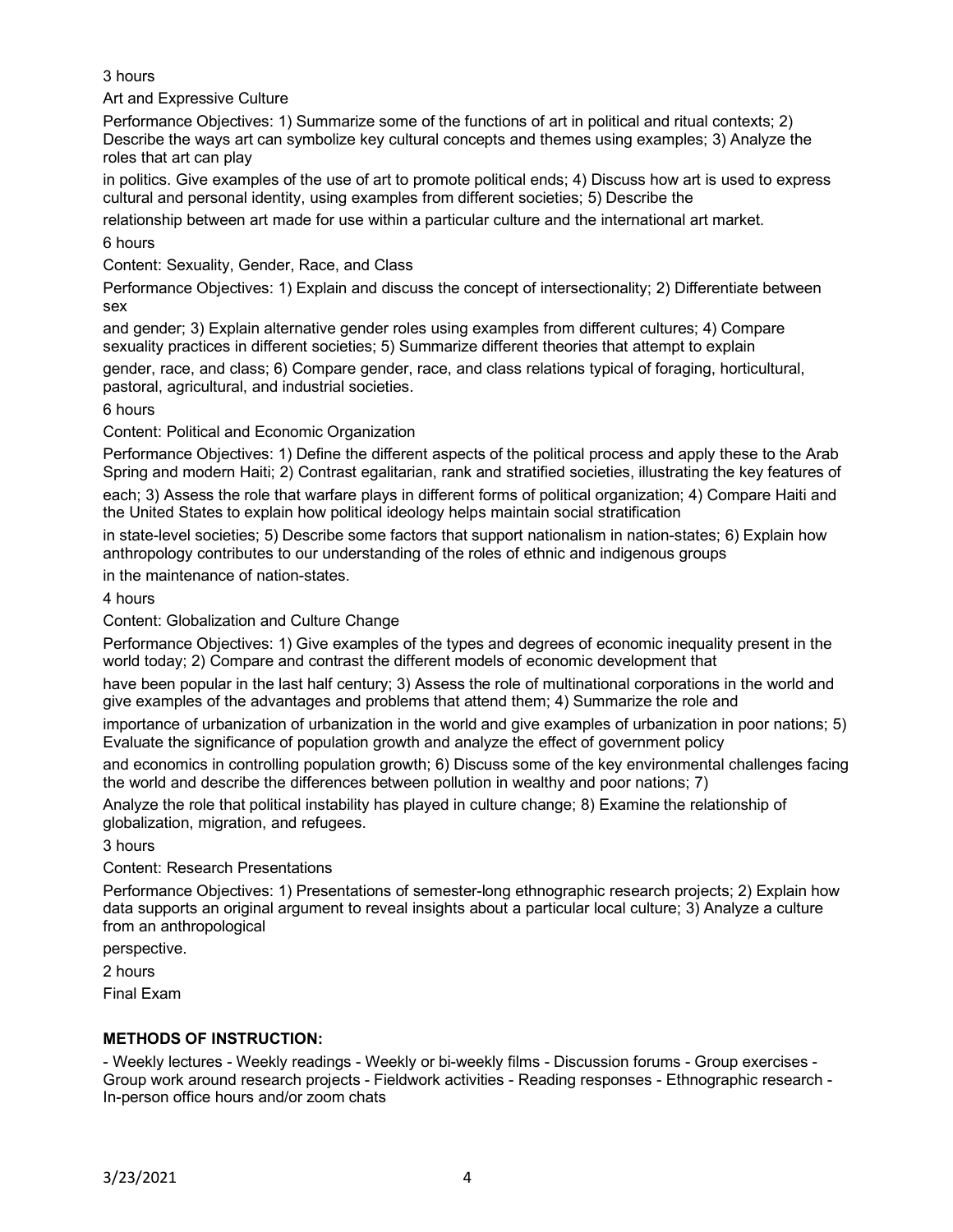#### **OUT OF CLASS ASSIGNMENTS:**

Required Outside Hours: 30 Assignment Description: Reading assignments Required Outside Hours: 20 Assignment Description: Writing assignments and quizzes Required Outside Hours: 20 Assignment Description: Interactive discussion forums Required Outside Hours: 20 Assignment Description: Film viewing Required Outside Hours: 18 Assignment Description: Research project

### **METHODS OF EVALUATION:**

Writing assignments Percent of total grade: 70.00 % Essay quizzes and exams, reading response papers, discussion posts and replies, research project Objective examinations Percent of total grade: 20.00 % Multiple-choice and essay quizzes and exams Skill demonstrations Percent of total grade: 10.00 % Field work methodologies, research presentations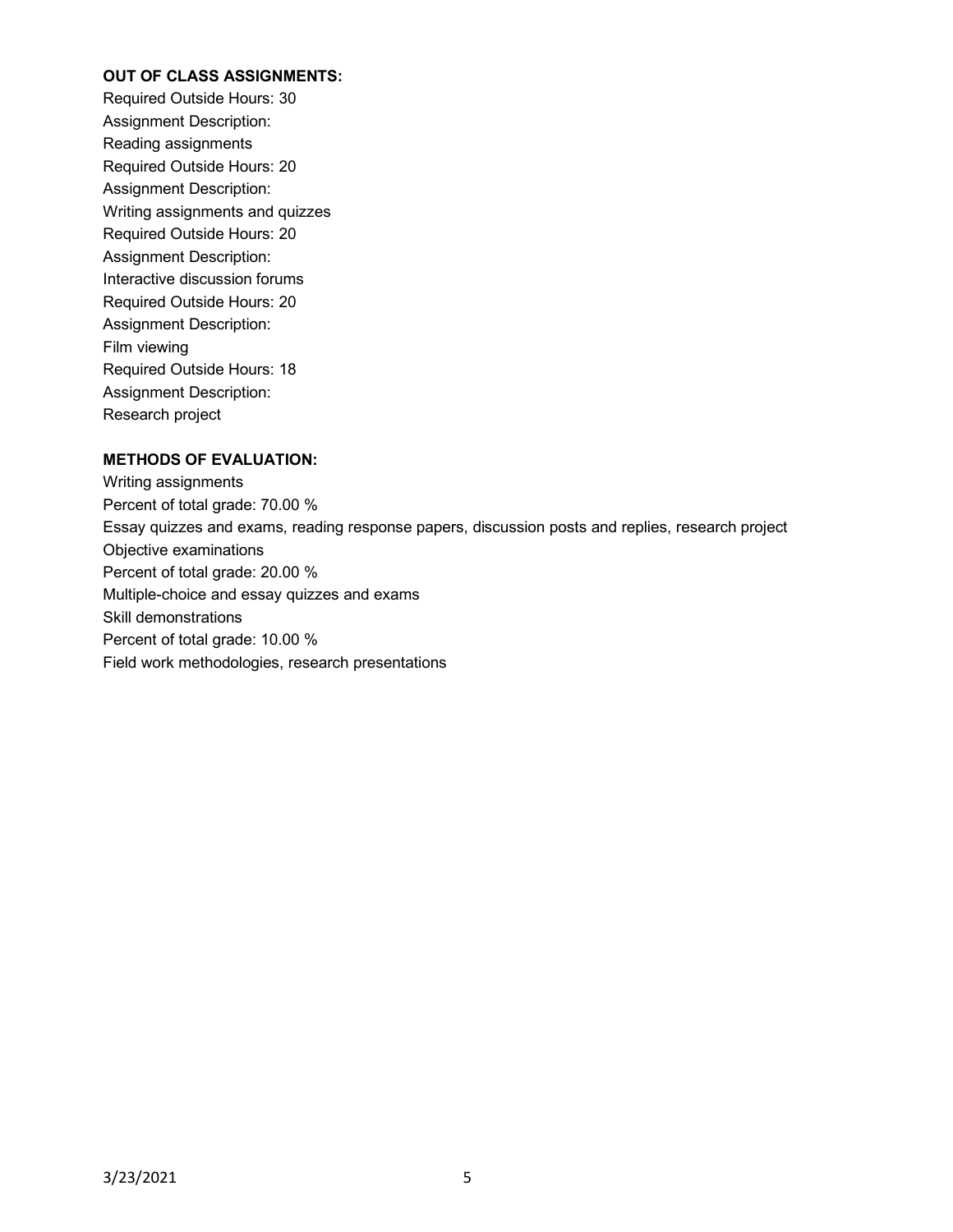#### **REPRESENTATIVE TEXTBOOKS:**

Required Representative Textbooks

Nina Brown, Thomas McIlwraith, Laura Tubelle de Gonzalez. Perspectives: An Open Invitation to Cultural Anthropology (2nd ed.). Arlington, VA: American Anthropological Association,2020. ISBN: 978-1931303675

Reading Level of Text, Grade: 12 Verified by: Debbie Klein

Nanda, Serena and Richard Warms. Culture Counts: A Concise Introduction to Cultural Anthropology (4th ed.). Belmont, CA: Cengage Learning,2017.

ISBN: 978-1337109680

Reading Level of Text, Grade: 12 Verified by: Debbie Klein

#### **Recommended Other Texts and Materials**

Instructors can choose from a range of ethnographies, including but not limited to: Chavez, Leo (2013). Shadowed Lives: Undocumented Immigrants in American Society (3rd ed.). Fort Worth, TX: Harcourt Brace College Publishers.

Farmer, Paul (2001). Infections and Inequalities: The Modern Plagues (2nd ed.). Berkeley, CA: University of California Press.

Holmes, Seth (2013). Fresh Fruit, Broken Bodies: Migrant Farmworkers in the United States. Berkeley, CA: University of California Press.

Emecheta, Buchi (2013). Joys of Motherhood (2nd ed.). New York, NY: George Braziller Inc.

Craven, Christa and Dana Ain-Davis (eds.) (2013). Feminist Activist Ethnography: Counterpoints to Neoliberalism in North America. Lanham, Maryland: Lexington Books.